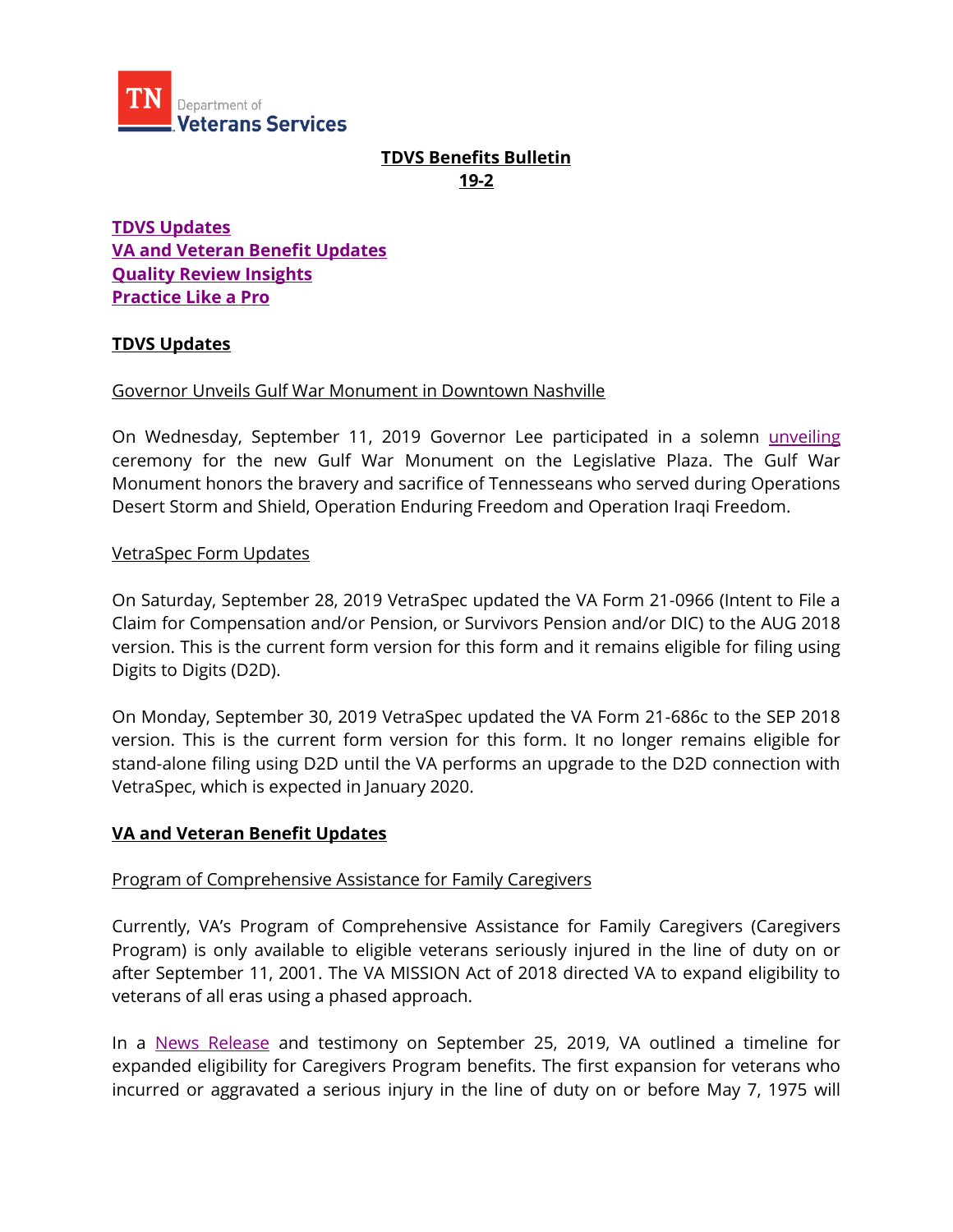

occur in the summer of 2020 or once the Secretary has certified that the new IT system is fully implemented. The remaining expansion for veterans who incurred or aggravated a serious injury in the line of duty after May 7, 1975 through September 10, 2001 would occur two years later.

More information on VA's Caregiver support can be found on their website at [www.caregiver.va.gov.](http://www.caregiver.va.gov/)

### <span id="page-1-0"></span>**Quality Review Insights**

#### Establishing Representation and Scheduled Hearings

When establishing representation, please alert the Appeals Division if the claimant is scheduled for a hearing, either before the Board of Veterans' Appeals or a VA Regional Office or Pension Management Center employee. You can notify the Appeals Division by phone at 615-695-6385 or email at [tdva.vbanas@va.gov.](mailto:tdva.vbanas@va.gov)

This notice is required because dockets are created and notice is sent to the veteran approximately 30-45 days before a scheduled hearing. The organization representing the veteran at the time the docket is created or hearing scheduled is the only organization that receives notice. If TDVS establishes representation once a hearing is scheduled or docket is created, the Appeals Division may not know of the need for appellate representation prior to the hearing unless the Veterans Resource Coordinator or County Veterans Service Officer that establishes representation notifies the Appeals Division.

#### Electronic Filing

The Digits to Digits (D2D) program remains the Appeals Division's preferred method to file claims. As a reminder, the VA Form 21-22, VA Form 21-0966 and VA Form 21-526EZ are eligible for D2D filing. A successful D2D submission is instantaneous, so D2D continues to be the quickest and most efficient way to get VA claims and related filings to VA for action. The following issues remain the most common issues that prevent successful electronic transmission of documents via D2D.

Failure to address required blocks on D2D eligible forms. Blocks with red text must be addressed. In some instances, VetraSpec has added red text to assist employees and partners in completing all required portions accurately. The most common missing information has been:

- Active Component Type
- Phone Numbers
- **Active Service Dates**